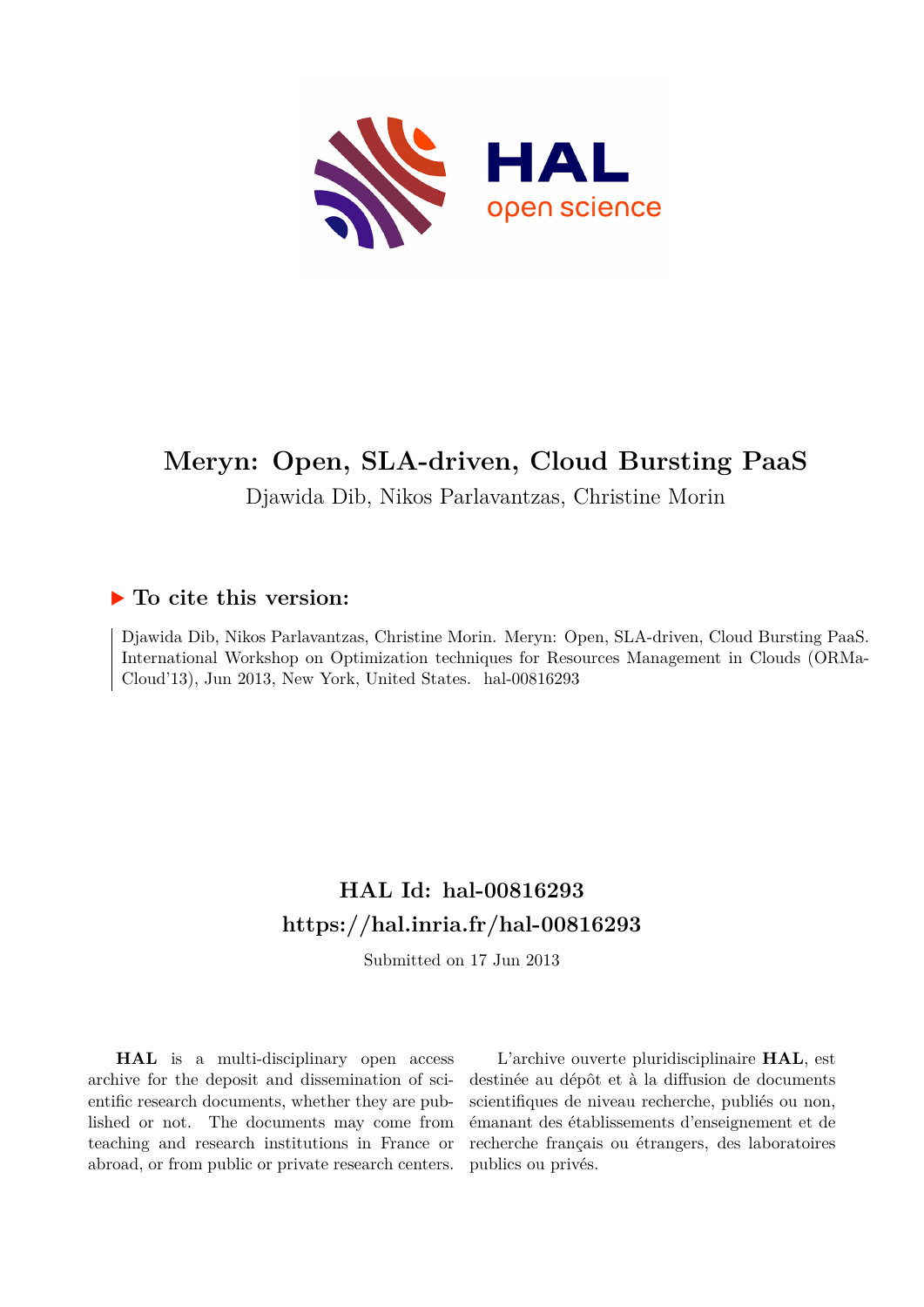# **Meryn: Open, SLA-driven, Cloud Bursting PaaS**

Diawida Dib<sup>1</sup> Nikos Parlavantzas<sup>2</sup> Christine Morin<sup>1</sup> <sup>1</sup>INRIA - <sup>2</sup>INSA, Campus de Beaulieu, 35042 Rennes cedex, France {djawida.dib, nikos.parlavantzas, christine.morin}@inria.fr

# ABSTRACT

PaaS (Platform as a service) systems are revolutionizing the way modern applications are developed and hosted. Current PaaS offerings provide limited support for managing SLAs (Service Level Agreements) that constrain application quality properties, such as response times. To overcome this limitation, PaaS systems should be capable of dynamically adjusting resource allocations to meet provider objectives. At the same time, PaaS systems should retain their extensibility to host diverse application types. In this paper we propose Meryn, an open, SLA-driven, PaaS system that aims at maximizing the provider profit and providing SLA guarantees to diverse application types. Meryn provides support for cloud bursting and applies a decentralized protocol for selecting resources to run applications. This protocol tries to minimize the cost of running applications without affecting their agreed quality properties. We implemented a prototype of the Meryn system and performed a preliminary evaluation. The results show that the effectiveness of Meryn in optimizing the provider profit is very promising.

# Categories and Subject Descriptors

C.2.4 [Distributed Systems]: Cloud computing

## Keywords

Cloud Computing, Platform as a Service (PaaS), Service Level Agreement (SLA), Virtual Cluster, Cloud Bursting.

# 1. INTRODUCTION

The PaaS (Platform as a Service) cloud model is revolutionizing the way applications are developed and managed. PaaS customers deploy their applications on a complete hosting environment, which is delivered as a service by PaaS providers. This environment typically relies on virtualized resources owned by the provider or leased from public clouds on demand. Customers are shielded from managing

Copyright 2013 ACM 978-1-4503-1982-9/13/06 ...\$15.00.

the underlying resources, thus drastically simplifying application development and administration.

Interactions between the PaaS customers and providers are governed by Service Level Agreements (SLAs), specifying the obligations of each party as well as associated payments and penalties. A major limitation of current PaaS offering is that they provide no QoS (Quality of Service) guarantees to their customers. Indeed, current PaaS SLAs constrain exclusively application resource usage (e.g., number of instances, memory size, bandwidth), rather than application QoS properties, such as response time or throughput. PaaS customers are thus burdened with ensuring QoS properties for their applications, which limits the value of PaaS systems.

Integrating QoS support in PaaS requires an automated resource management solution that dynamically distributes the private and leased resources among customers, taking into account the SLAs and adapting to changing workloads, resource capabilities, and resource prices. An important challenge in developing such a solution comes from the need to support extensibility with regard to programming frameworks. A great variety of programming frameworks have proven to be widely useful and are currently part of PaaS offerings. Examples include web application frameworks, MapReduce, batch frameworks, and task farming frameworks. These frameworks employ sophisticated scheduling and resource management policies, optimized to support the quality objectives of framework-based applications. The challenge therefore lies in integrating independently-developed frameworks with heterogeneous objectives in order to meet overall provider objectives, such as profit maximization.

Consider, for example, a resource management solution in which most decisions are delegated to a central PaaS component. Whereas such a solution could easily satisfy provider objectives, it would require extensive modifications to existing and new frameworks, hurting extensibility. Moreover, the solution could potentially involve prohibitive communication and computation costs. Conversely, a solution that leaves the programming frameworks almost unmodified could easily support extensibility but at the cost of making it difficult to satisfy PaaS-wide objectives.

In this paper, we present Meryn, an open SLA-driven PaaS system that supports optimizing the provider profit while being extensible with respect to programming frameworks. Meryn relies on a decentralized scheme to control the dynamic distribution of private resources among programming frameworks and to manage bursting to public clouds, when necessary. Resource distribution is guided by the SLAs

Permission to make digital or hard copies of all or part of this work for personal or classroom use is granted without fee provided that copies are not made or distributed for profit or commercial advantage and that copies bear this notice and the full citation on the first page. To copy otherwise, to republish, to post on servers or to redistribute to lists, requires prior specific permission and/or a fee.

*ORMACloud'13,* June 17, 2013, New York, NY, USA.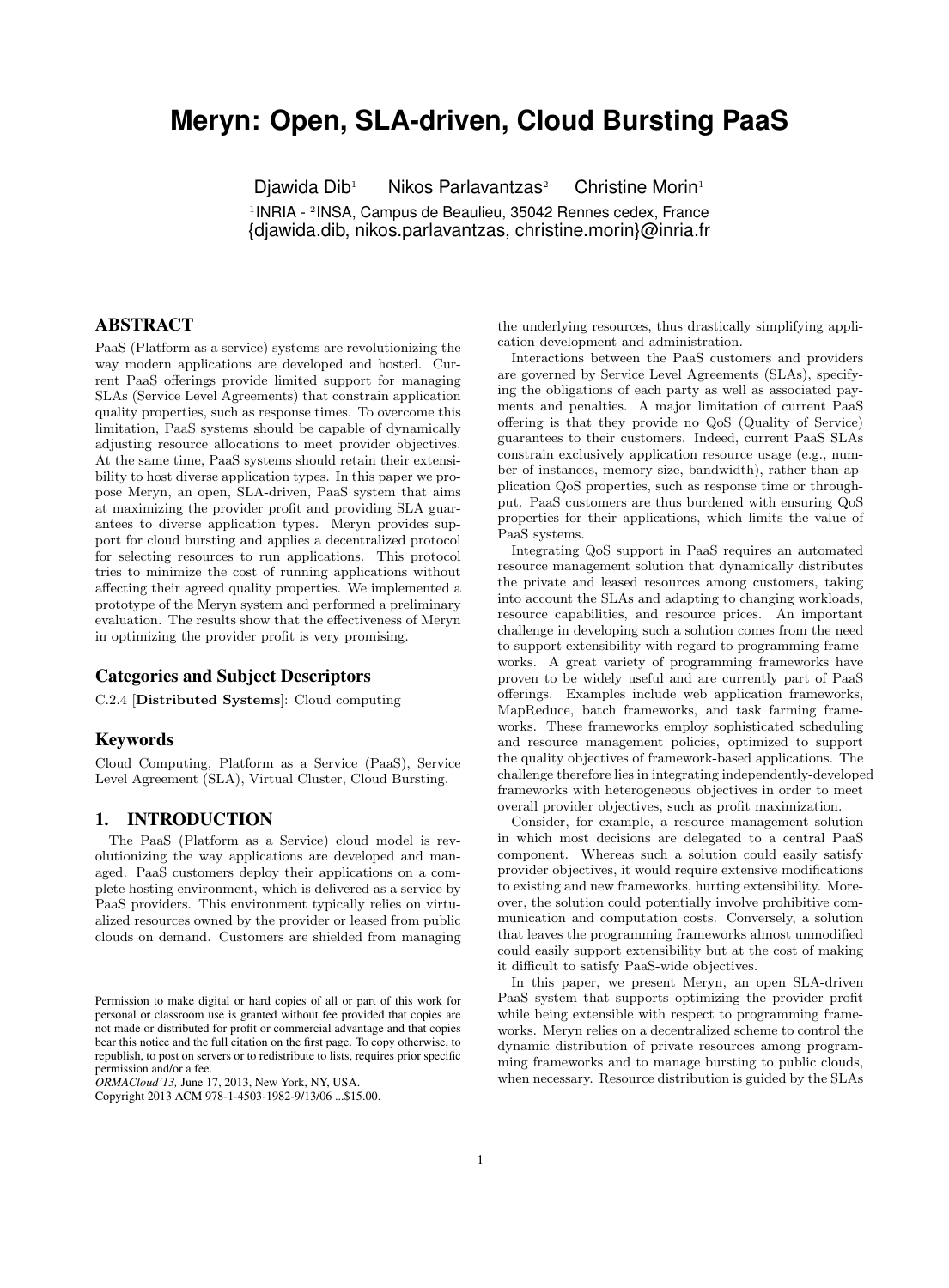of hosted applications and resource prices. We have implemented a prototype of Meryn and demonstrated its effectiveness in meeting the profit objective.

The remaining of this paper is organized as follows. In Section 2 we discuss the design principles of Meryn. In Section 3 we present the architecture of Meryn. In Section 4 we introduce the cost optimization policy used in Meryn. In Section 5 we present our prototype and discuss preliminary evaluation results. In Section 6 we discuss related work. Finally we conclude in Section 7.

# 2. APPROACH

Three key design decisions were made in designing the Meryn platform. The first decision concerns how the PaaSowned physical resources are shared. Meryn partitions the physical machines into VMs with the well-known advantages of virtualization in terms of flexible resource control and isolation. Each VM is then assigned to a single programming framework (e.g., Hadoop, Torque) managing applications of a particular type (e.g., MapReduce, batch). Assigning a VM to a single framework, rather than multiple frameworks, simplifies application deployment and allows integrating frameworks that assume exclusive control of a machine.

The second decision concerns the division of resource management responsibilities between the frameworks and the PaaS system. Meryn adopts a decentralized architecture in which the frameworks collaborate though exchanging resources with the aim of increasing the provider profit. Compared to a centralized architecture, the advantage of this approach is that it imposes minimal changes on the frameworks, thus facilitating the extensibility of the PaaS system. Indeed, the frameworks continue to take most of the resource management decisions regarding their hosted applications, taking advantage of their application type-specific knowledge to better satisfy SLA objectives.

The final decision concerns the granularity of the resources exchanged among frameworks. Meryn adopts a coarse-grained approach in which the frameworks exchange VMs of fixed capacities. Although a fine-grained approach would improve infrastructure utilization, the benefit of the current approach is that it corresponds to the one supported by current IaaS offerings. As a consequence, private VMs and VMs dynamically leased from public clouds can be managed in a similar way, which greatly simplifies the decentralised protocol for resource exchange.

# 3. SYSTEM ARCHITECTURE

#### 3.1 Overview of Meryn System

The overall architecture is illustrated in Figure 1, where private resources consist of a fixed number of VMs shared between multiple elastic Virtual Clusters (VCs). We define a VC as a set of VMs running on private resources plus possibly some VMs provisioned from public clouds. Each VC is associated with a specific application type (e.g., batch, MapReduce) and is managed by a specific programming framework (e.g., Torque, Hadoop). The initial division of resources among VCs could be fair or based on past traces. Then, according to specific policies VCs may exchange resources between each other. The overall resource management is fully decentralized where each VC autonomously

manages its own resources and decides when to be extended with public cloud resources.

Users do not see what is under the hood and they do not have to care about it. They submit their applications through a common and uniform interface, whatever the type of their applications.



Figure 1: Architecture Overview

#### 3.2 Meryn Components

Figure 2 shows the main components of the Meryn system, which consists of a Client Manager, a Cluster Manager for each VC, a set of Application Controllers one for each submitted application and a *Resource Manager*.

Most programming frameworks consist of one master daemon and a set of slave daemons. In Meryn, we run the master daemon separately on a private VM that we call Master VM, and the slave daemons either on private VMs or public cloud VMs and we call them Slave VMs. On the master VM, we deploy the corresponding Cluster Manager and instantiate an Application Manager for each application running on the VC, while we use the slave VMs only to run the applications. In the following we describe each Meryn component.

- Client Manager: it is the entry point of the system, and it provides users with a uniform submission interface. The Client Manager is responsible for receiving submission requests and transferring them to the corresponding Cluster Manager. It also enables users to get the results of their applications. Meryn may have several Client Managers in order to avoid a potential bottleneck, which could happen in peak periods.
- Cluster Manager: it consists of two parts, a generic part and a framework-specific part. The generic part is the same for all Cluster Managers and consists in managing resources and deciding when to horizontally scale up and down. More precisely, the Cluster Manager has to decide when to release resources to other VCs, when to acquire resources from other VCs and when to rent resources from public clouds. The frameworkspecific part differs from one Cluster Manager to another and depends on the hosted type of applications. This part consists in proposing SLAs and negotiating them with users through the Client Manager. It consists also in translating users submission requests to submission requests compatible with the corresponding programming framework.
- Application Controller: it is responsible for monitoring the execution progress of its associated application and the satisfaction of its agreed SLA.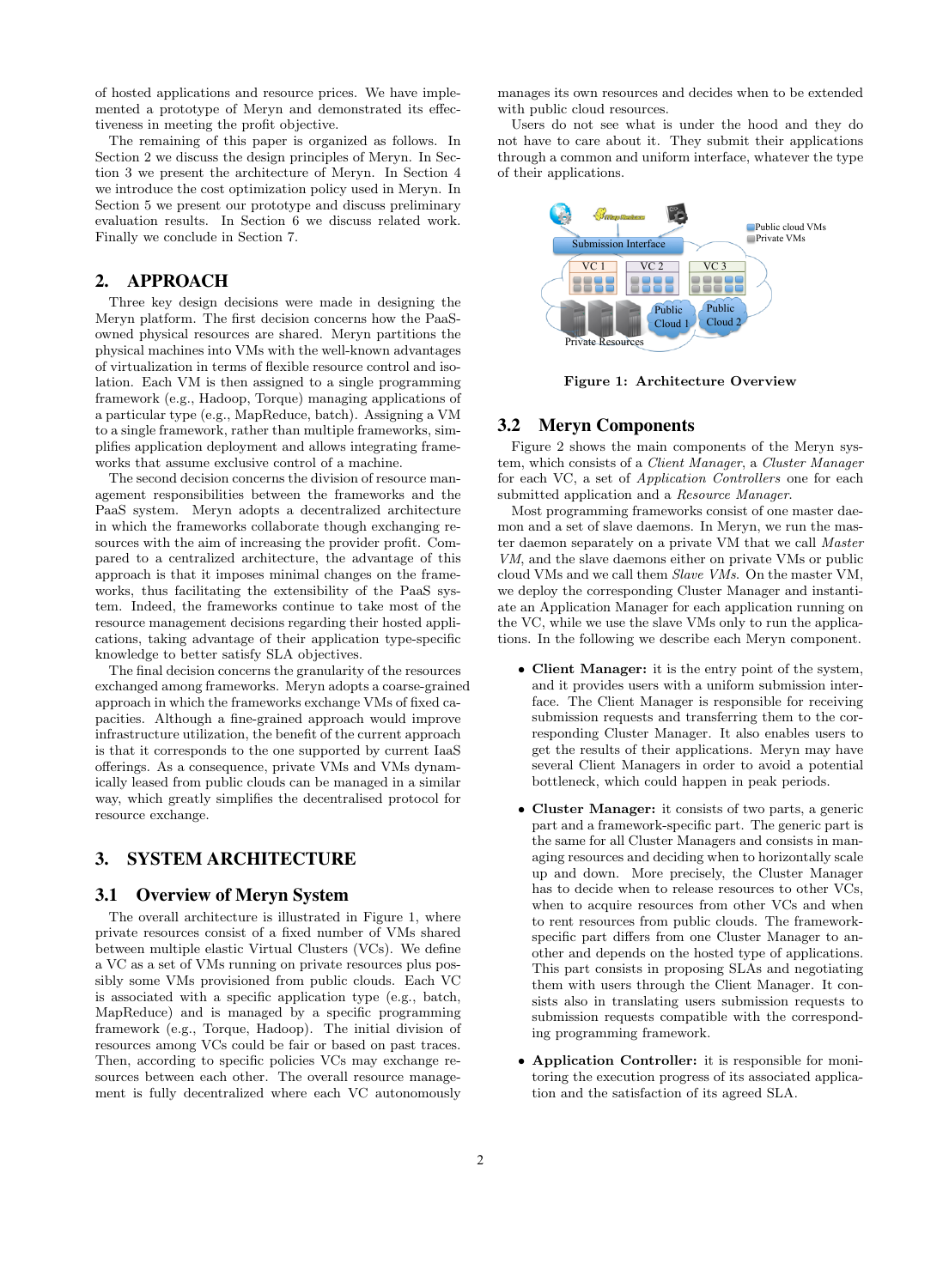• Resource Manager: it is responsible for the initial system deployment and for transferring VMs from one VC to another. The Resource Manager interacts with a VM management system, such as Nimbus [2], Open-Nebula [13] or Snooze [6].



Figure 2: Meryn Components

# 3.3 Application Submission

The application submission process operates as shown in Figure 3. First, the user contacts the Client Manager and uses its submission interface to describe her application. The application description consists of its characteristics in terms of resource consumption and its requirements in terms of software dependencies. The submission interface provides a standardized template to specify the application type and to describe the application whatever is its type. Based on the application type the Client Manager determines its corresponding VC and transfers the application description template to the corresponding Cluster Manager. Then, the Cluster Manager proposes SLA terms and negotiates them with the user. Once both the Cluster Manager and the user agree on one SLA contract, the Client Manager lets the user upload the executable file and the possible input data of her application toward the corresponding VC.

Afterwards, the Cluster Manager translates the application description template to another template compatible with its programming framework. Then the Cluster Manager launches a new Application Controller instance and submits the application to the framework. The Application Controller monitors the progress of its application and checks the satisfaction of its SLA contract until the end of its execution. If during the application execution, the Application Controller detects a violation of the SLA contract, it informs the Cluster Manager. The Cluster Manager proceeds to address the SLA violation according to specific policies that are not treated in this paper. When the application execution ends, the Client Manager provides a way for the users to retrieve the results from the Cluster Manager.

# 3.4 Exchanging VMs between VCs

The VM exchange between two VCs, a source VC and a destination VC, occurs when the destination VC requires additional VMs and the source VC can provide them. The VMs exchange procedure operates as follows. First, the Cluster Manager of the source VC selects the list of VMs to remove and removes them from its programming framework. Then, it requests the Resource Manager to shutdown the VMs. Once this operation ends, the Cluster Manager



Figure 3: Application Submission Process

of the source VC informs the Cluster Manager of the destination VC that the VMs are available. The Cluster Manager of the destination VC requests the Resource Manager to start new VMs with the disk image of its corresponding framework. Once the Resource Manager starts the VMs, the Cluster Manager of the destination VC configures them and adds them to the framework resources.

# 3.5 Cloud Bursting

We enable the cloud bursting of a VC when the other VCs cannot provide it with the VMs it requires. Before adding cloud VMs to VCs, we first save the VM disk images in the different clouds that may be used. Note that, for each framework there is a customized VM disk image that contains all the necessary software and libraries. When a VC requires a cloud VM, its Cluster Manager sends a request to a public cloud. Once the cloud VM is created, the Cluster Manager gets its IP address and performs some configuration on it such as starting the framework daemons. Depending on the framework, the Cluster Manager may perform additional configuration on the other VMs of the cluster for updating them. Finally, when the VC finishes using the cloud VM, its Cluster Manager first removes the VM from the framework, then asks the public cloud to stop the VM.

# 4. COST OPTIMIZATION

We assume that a user pays for running an application in Meryn. If this payment is the same whether the application runs on private resources or public cloud resources, then to maximize the platform profit we should minimize the cost of running the application; namely, we should favor the use of private resources. However, when a new application arrives and all the private resources are used by other applications, it is difficult to know if it is better to overload the private resources or to rent public cloud resources. To address this issue, we have defined a resource selection protocol that estimates the cost of the different options a framework has to run a new application. This protocol is applied in a decentralized way where each Cluster Manager has its own way to compute the cost for providing resources for the new application. The cost computation method depends on the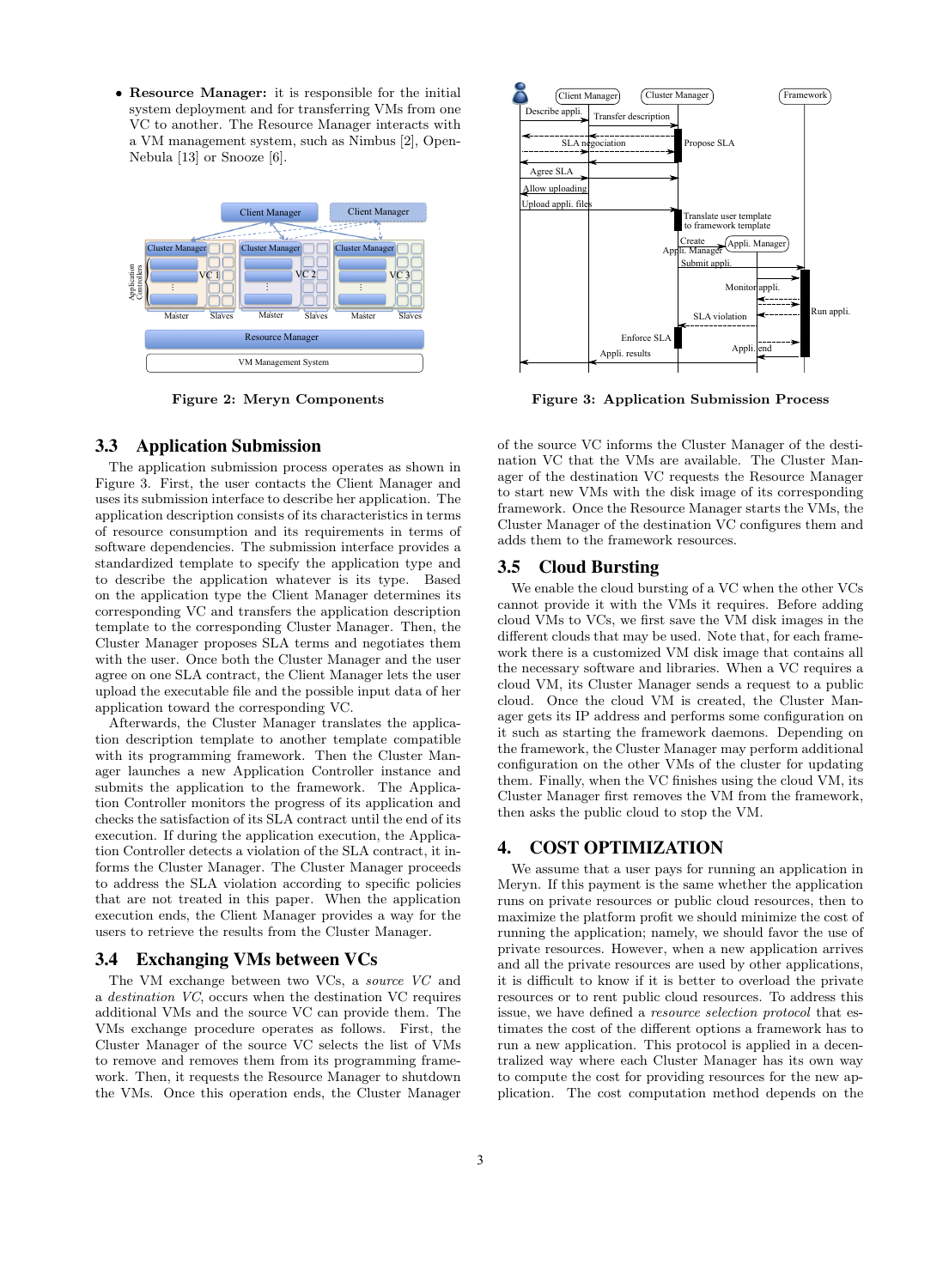applications performance model and SLA. We call this cost a bid. In the next subsections we first present our resource selection protocol. Then, we illustrate how the cluster bid may be computed in the case of a batch framework.

#### 4.1 Resource Selection Protocol

The objective of the resource selection protocol is to find the VMs with the cheapest cost to run a new application. This protocol is inspired by decentralized, auction-based algorithms such as [10]. The protocol operates as shown in Algorithm 1. When a new application is submitted, according to its defined SLA its corresponding Cluster Manager, called here local cluster manager, knows how many VMs the application requires. The local cluster manager needs to decide among executing the application on its own available private VMs (local-vms), obtaining VMs from other VCs (vc-vms), or renting the VMs from public clouds (cloud-vms). To take this decision, the local cluster manager has five options.

In the first option, the private available VMs of its VC are sufficient for running the new application. Thus, the new application runs using the local-vms. Otherwise, the local cluster manager invites all the other Cluster Managers to propose a bid for the required VMs. The Cluster Managers propose a bid equal to zero if they have unused VMs to give to the local cluster manager. Otherwise, they calculate their bid as the estimated change in their running applications revenues arising from reducing their used VMs.

In the second option, at least one of the proposed bids is equal to zero. Thus, the local cluster manager gets the VMs from the corresponding VC and runs the new application using the vc-vms. Otherwise, the local cluster manager (1) also calculates its local bid in the same way as the other Cluster Managers, (2) gets the smaller bid proposed by the other Cluster Manager, and (3) requests a set of public clouds their current market VM prices and gets the cheapest cloud VM price. The local cluster manager compares all the bids and according to the lowest bid determines its action.

In the third option, the local bid is the lowest bid. Thus, the number of the used VMs by the locally running applications is reduced and the new application runs using the local-vms. In the fourth option, the smaller VC bid is the lowest bid. Thus, the number of the used VMs by the running applications in the corresponding VC is reduced and the new application runs using the vc-vms. Finally, in the fifth option the cheapest cloud VM price is the lowest bid. Thus, the new application runs using leased cloud-vms from the corresponding public cloud.

The main assumption of this protocol is that Cluster Managers can calculate revenue changes of their running applications when the number of their used resources is reduced. This calculation is based on the price functions defined in the SLA contract and can exploit application type-specific performance models.

### 4.2 Batch Framework Example

To illustrate the calculation of revenue changes, we study the case of a batch framework. In the next subsections, we first define an SLA function for batch applications. Then we propose a method for calculating the batch cluster bid.

#### *4.2.1 Service Level Agreement (SLA)*

To define an SLA contract for a batch application, its corresponding user should describe its characteristics and Algorithm 1 Resource Selection Protocol

| <b>Input:</b> New application $(app.vms)$              |
|--------------------------------------------------------|
| <b>Output:</b> VMs to run the application              |
| if $local\_vms \geq app.vms$ then                      |
| Run <i>application</i> on <i>local_vms</i>             |
| else                                                   |
| Request all Cluster Managers to propose an bid         |
| $vcs\_list\_bids =$ proposed bids                      |
| if $(\exists bid \in ves\_list\_bids, bid = 0)$ then   |
| Get VMs from the corresponding VC                      |
| Run <i>application</i> on <i>vc_vms</i>                |
| else                                                   |
| Propose <i>local_bid</i>                               |
| $vc\_bid =$ the smaller bid in $vcs\_list\_bids$       |
| Request a set of public clouds their current VM prices |
| $cloud\_bid =$ the cheapest $cloud\_vms$ price;        |
| $min\_bid = get\_min(cloud\_bid, vc\_bid, local\_bid)$ |
| if $min\_bid = local\_bid$ then                        |
| Reduce the used VMs by locally running apps            |
| Run <i>application</i> using <i>local_vms</i>          |
| else if $min\_bid = vc\_bid$ then                      |
| Reduce the used VMs by the running apps in the         |
| corresponding VC                                       |
| Get $vc\textit{vm}$                                    |
| Run <i>application</i> using <i>vc_vms</i>             |
| else                                                   |
| Rent <i>cloud_vms</i>                                  |
| Run <i>application</i> using <i>cloud_vms</i>          |
| end if                                                 |
| end if                                                 |
| end if                                                 |
|                                                        |

requirements. The application characteristics may be information about its consumption of CPU, memory, storage and network resources. For parallel applications it may also be the number of its processes. The application requirements may be specific resources or software dependencies. Based on the application description the batch Cluster Manager proposes to the user two SLA metrics: the deadline and the price. The deadline is the overall time to run an application and give results to the user. The price is the amount of money paid by the user in order to run her application.

For the SLA negotiation, the Cluster Manager provides the user with a set of pairs (deadline, price) and lets her choose one of them. If the user does not agree with any proposed pairs she may impose one of the SLA metrics. If the user has budget constrains, she may impose a price and the Cluster Manager gives the corresponding deadline. Otherwise, if the user's application is urgent, she may impose a deadline and the Cluster Manager gives the corresponding price. If the user does not agree with the metric given by the Cluster Manager, she may change the value of the metric that she proposed and launch a new negotiation round, and so on until she agrees with the two metrics. If the Cluster Manager exceeds the agreed deadline, the price will be reduced proportionally to the delay.

On the Cluster Manager side the computation of the deadline and the price is based on some background assumptions. First, we configure the batch framework scheduler so that it attributes a number of VMs to each single application. Then, we assume that the batch Cluster Manager may deduce the application execution time based on its dedicated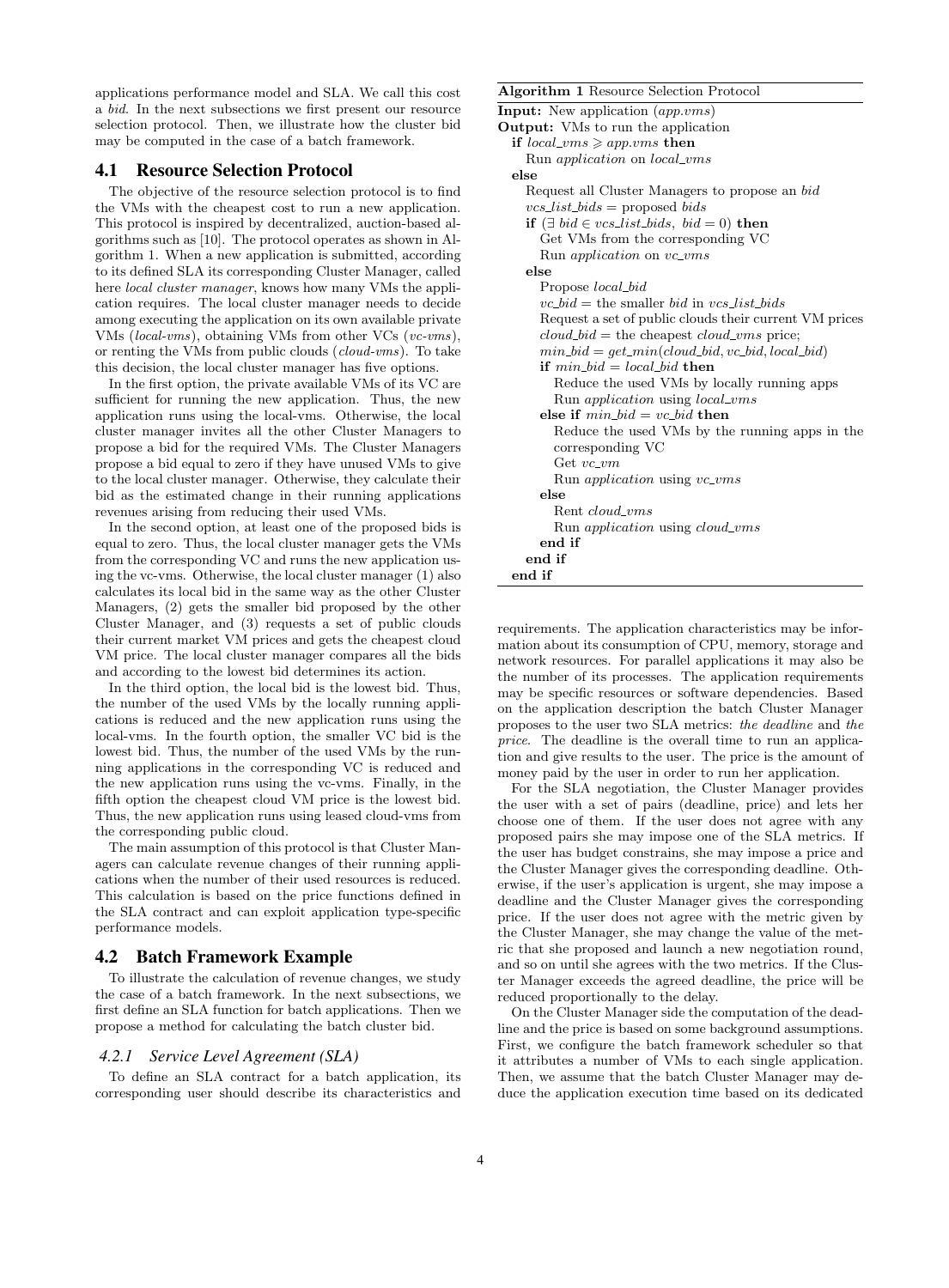number of VMs and vice versa. Based on the application execution time and the used VMs, the batch Cluster Manager computes the deadline and the price of the application. The deadline is the sum of the execution time and the required time for processing the application submission. The price is the product of the execution time, the number of the used VMs and the VM price fixed by the platform provider. We assume that the VMs are charged according to the execution time instead of a per hour charging as it is currently done in public clouds like Amazon EC2 [1]. Initially we define the deadline and the price as follows:

$$
deadline = execution\_time + processing\_time
$$
 (1)

$$
price = execution\_time * nb\_vms * vw\_price
$$
 (2)

We differentiate here between the VM price for users and the VM cost for the platform provider. The VM cost depends on the VM being executed on top of private resources or on top of a public cloud. To limit the platform losses the VM price should be greater or equal to the cost of the public cloud VM.

If the system exceeds the agreed deadline, a delay penalty is computed proportionally to the delay and deduced from the initial price. The delay penalty may be bounded to a maximum value in order to limit the platform losses. We define the delay penalty as follows:

$$
delay\_penalty = (delay * nb\_vms * vw\_price) \div N, N > 0
$$
\n(3)

Note that the  $N$  value may be fixed by the provider or determined during the SLA negotiation. This value determines how fast the delay penalty will be high. As an example, we assume that the delay is equal to the execution time. With  $N=1$  the delay penalty will equal the price, which means that the provider revenue will be zero and the user will pay nothing for the run of her application. While with  $N=2$  the delay penalty will be the half of the price, which means that the provider revenue will be halved and the user will pay the half of the initial price. To generalize, we can say that a high N value is more advantageous for the provider while a low N value is more advantageous for the user.

#### *4.2.2 Bid Computation*

Algorithm 2 shows the method we propose to compute the bid of a batch VC. The bid computation request requires two parameters: a number of VMs and a duration. The duration represents the period during which the VMs are used and possibly given back. When the batch VC receives a new bid computation request from another VC (*requester VC*), its Cluster Manager first checks its available VMs. If the available VMs are sufficient for the request, the Cluster Manager replies with a bid equal to zero because it may provide the VMs without any particular cost. Otherwise, the Cluster Manager considers suspending separately each application running on its VC during the requested duration, and estimates for each application the potential loss of revenues that may results. Then, the Cluster Manager proposes a bid based on the estimated potential loss of revenues. The loss of revenues represents the cost for the platform provider to suspend an application during the requested duration. This supposes that if the batch VC provides VMs after suspending an application, it expects the requester VC to give back the VMs before the end of the requested duration.

To compute the potential loss of revenues, the Cluster Manager selects only the running applications that holds a number of VMs greater or equal to the requested VMs, and computes the possible cost of their suspension. This cost consists of a minimal suspension cost and a possible delay penalty. The minimal suspension cost may be the cost of keeping the data used by the application in storage during the lending duration, or the possible extension of the application execution time caused by the application suspension. The delay penalty is computed based on the possible delay caused by the application suspension.

To compute the possible application's delay, we compute the application's spent time, progress time, finish time and free time (see Fig. 4). The application's spent time is the duration that the application spent in the system, from the submission time until the current time. The application's progress time is the current execution duration of the application, more specifically it is the difference between the current time and the time the application started actually running. The application's finish time is the remaining time to the end of the execution of the application, more specifically it is the difference between the predicted application execution time and the application progress time. The application's free time is the margin between the deadline and the predicted end of the application's execution.

If the application's free time is longer than the requested duration, the cost of suspending the application is only the minimal suspension cost. Otherwise, the cost of suspending the application is the sum of the minimal suspension cost and the delay penalty. The application's delay is estimated as the difference between the requested duration and the application's free time. Then, based on the estimated delay we compute the delay penalty according to equation 3. Once the suspension cost of all the selected applications is calculated, we consider the smallest estimated cost as the VC bid. Finally, the Cluster Manager sends the estimated bid to the requester VC.



Figure 4: Application Times

# 5. EVALUATION

#### 5.1 Implementation

To evaluate the presented architecture, we use two clusters on two different sites. One cluster provides the private resources and the second cluster represents the public cloud. Both clusters run Snooze VM manager software, one instance on each cluster. On top of the private Snooze we implemented the Meryn prototype in about 3,000 lines of shell script. The prototype supports batch and MapReduce applications using respectively Oracle Grid Engine OGE 6.2u7 and Hadoop 0.20.2 frameworks. We also implemented the bid computation algorithm for batch applications in about 300 lines of Java code. To evaluate the resource selection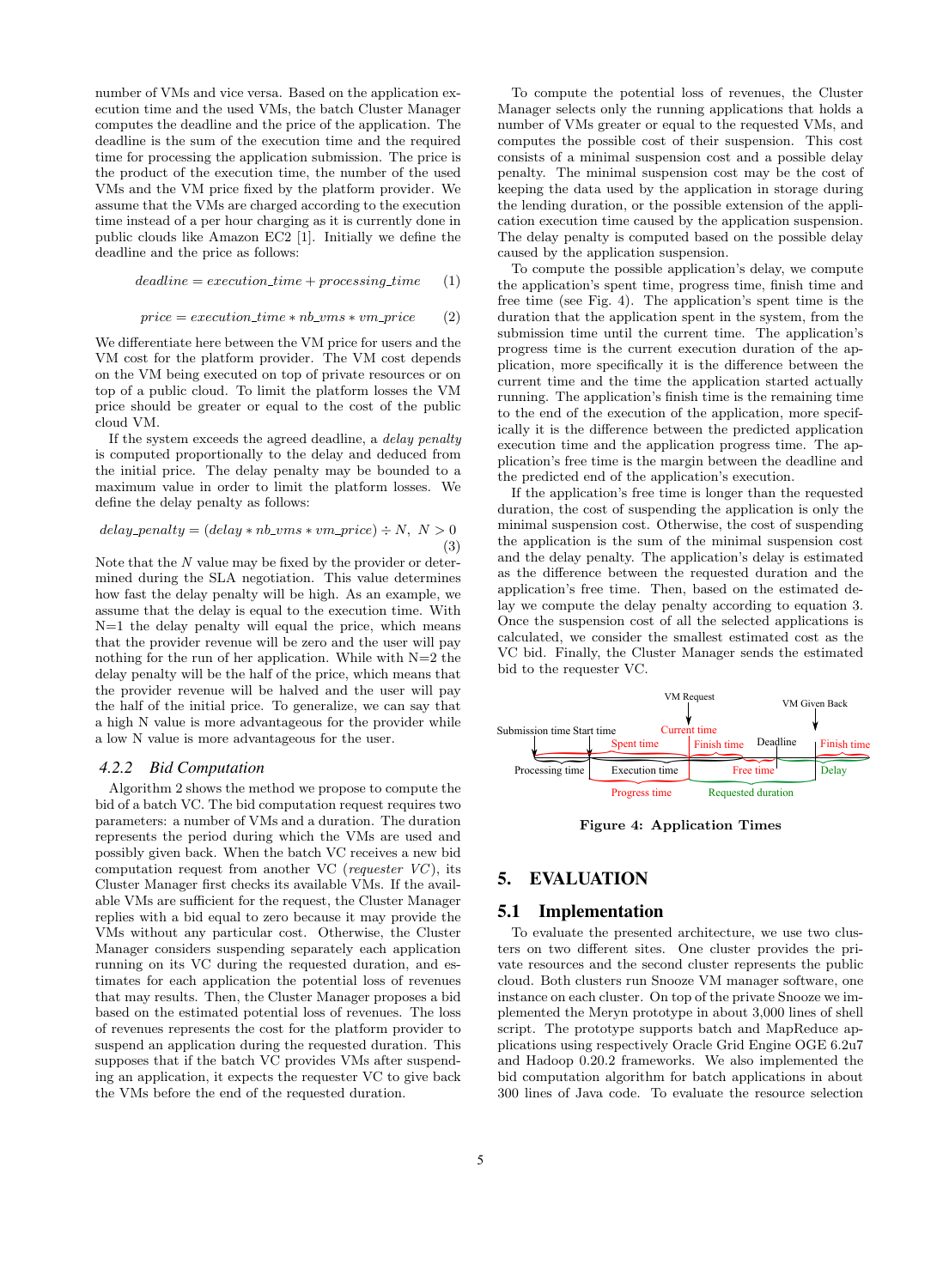Algorithm 2 Bid Computation for Batch VC

| <b>Input:</b> $nb\_vms$ , duration.                   |
|-------------------------------------------------------|
| Output: $bid.$                                        |
| if available_vms $\geqslant nb\_vms$ then             |
| $bid = 0$                                             |
| else                                                  |
| for $app \in list\_running\_apps$ do                  |
| if app.vms $\geqslant nb\_vms$ then                   |
| $app.spent\_t = current\_t - app.submit\_t$           |
| $app. progress_t = current_t - app.start_t$           |
| $app. finish_t = app.execute_t - app.properties_t$    |
| $app. free_t = app. deadline - (app. spent_t +$       |
| $app. finish_t)$                                      |
| if app.free_t $\geq$ duration then                    |
| $suspension\_cost = app.min\_suspension\_cost$        |
| else                                                  |
| $app. delay = duration - app. free_t$                 |
| Compute <i>delay_penalty</i> as in equation 3         |
| $suspension\_cost$<br>$delay\_penalty$<br>$+$         |
| $app.min\_suspension\_cost$                           |
| end if                                                |
| Add <i>suspension_cost</i> to <i>list_costs</i>       |
| end if                                                |
| end for                                               |
| $bid = \text{minimal suspension\_cost}$ in list_costs |
| end if                                                |
| Send bid to the requester $VC$                        |

protocol, we deployed two batch frameworks on the private resources. We compared Meryn with a static approach that statically partitions the virtual clusters and enables them to be extended only with public cloud resources

### 5.2 Environment

We carried out our experiments using the Grid'5000 experimental testbed [3]. We separately deployed the Meryn prototype and the static approach, each one on 9 nodes of the parapluie cluster of the Rennes site that consists of 40 HP Proliant DL165 G7 nodes supplied with 2 AMD Opteron(tm) 6164 HE processors (each with 6 cores at 1.7 GHz), 48 GB of memory, and Gigabit Ethernet network interfaces. We defined a public cloud on 12 nodes of the edel cluster of the Grenoble site that consists of 72 Bullx Blade B500 nodes supplied with 2 Intel Xeon E5520 processors (each with 4 cores at 2.27 GHz), 24 GB of memory, and Gigabit Ethernet network interfaces.

We used a VM instance model similar to the Amazon EC2 medium instance<sup>1</sup> that consists of 2 CPUs and 3.75 GB of memory, in private resources and in the public cloud. The VM hosting capacity in private resources was fixed to 50 VMs. We shared fairly the VMs between the two batch VCs, 25 VMs for each VC, in both Meryn and the static approach. We assume that the VM hosting capacity in the public cloud is infinite.

# 5.3 Workload

For a preliminary evaluation, we ran a synthetic workload consisting of 65 applications submitted at a fixed interarrival time of 5s, 50 applications submitted to the first batch VC (VC1) and 15 applications submitted to the sec-

Table 1: Processing Time Measurement

| Case                      | Processing time  s |
|---------------------------|--------------------|
| $local-vm$                | $7 - 15$           |
| vc-vm                     | $40 - 58$          |
| cloud-vm                  | $60 - 84$          |
| local-vm after suspension | $10 - 17$          |
| vc-vm after suspension    | $60 - 68$          |

ond batch VC (VC2). For simplicity reasons, we ran each application on only one VM. The batch application we have used is the Pascal example, provided with the OGE framework, with a depth equal to 600. The measured execution time of the batch applications is about 1550s on a private VM and about 1670s on a cloud VM. We believe that this difference is because the processor speeds are not the same in the two clusters.

To compute the application deadline we use as execution time the measured cloud execution time, and for the processing time we measured the required time to submit an application in all the possible cases (see Table 1). The maximum value (84s) is used as the processing time for all the submitted applications. In order to compute the cost of running the applications, we assumed that the cost of a public cloud VM is twice the cost of a private VM. More specifically we set the private VM cost to 2 units and the cloud VM cost to 4 units.

# 5.4 Results

Figure 5(a) and Figure 5(b) show the used private and public cloud VMs with respectively Meryn and the static approach, during the execution of the synthetic workload. The comparison of these two figures clearly shows that Meryn uses less cloud VMs than the static approach, while the workload completion time is almost the same, 2021s with Meryn and 2091s with the static approach. In this experiment, the number of the used cloud VMs was up to 25 VMs in the static approach while it was only 15 VMs in Meryn. We noticed that in the static approach VC1 have used 25 private VMs and 25 cloud VMs to run its 50 applications, while VC2 have used 15 private VMs to run its 15 application and its remaining 10 private VMs were left unused. In Meryn the VC2 instead of keeping its 10 private VMs unused, it transferred them to the VC1. Thus, VC1 have used 25 private VMs, 10 VC2 VMs and 15 cloud VMs to run its 50 applications. In this experiment scenario, no application suspension was performed because the cost of suspending an application was higher than running the last applications on the cloud VMs.

Figure 6(a) compares the overall workload completion time and the average execution time of applications (application submitted on VC1, applications submitted on VC2 and all applications together) between Meryn and the static approach. The average execution time of the VC2 applications is almost the same, 1518s with Meryn and 1514s with the static approach because with both the applications were executed on private VMs. The average execution time of the VC1 applications is 3,33% better with Meryn compared to the static approach because with Meryn less applications were executed on cloud VMs. Therefore, the average execution time of all the applications and the overall workload

<sup>1</sup>http://aws.amazon.com/ec2/instance-types/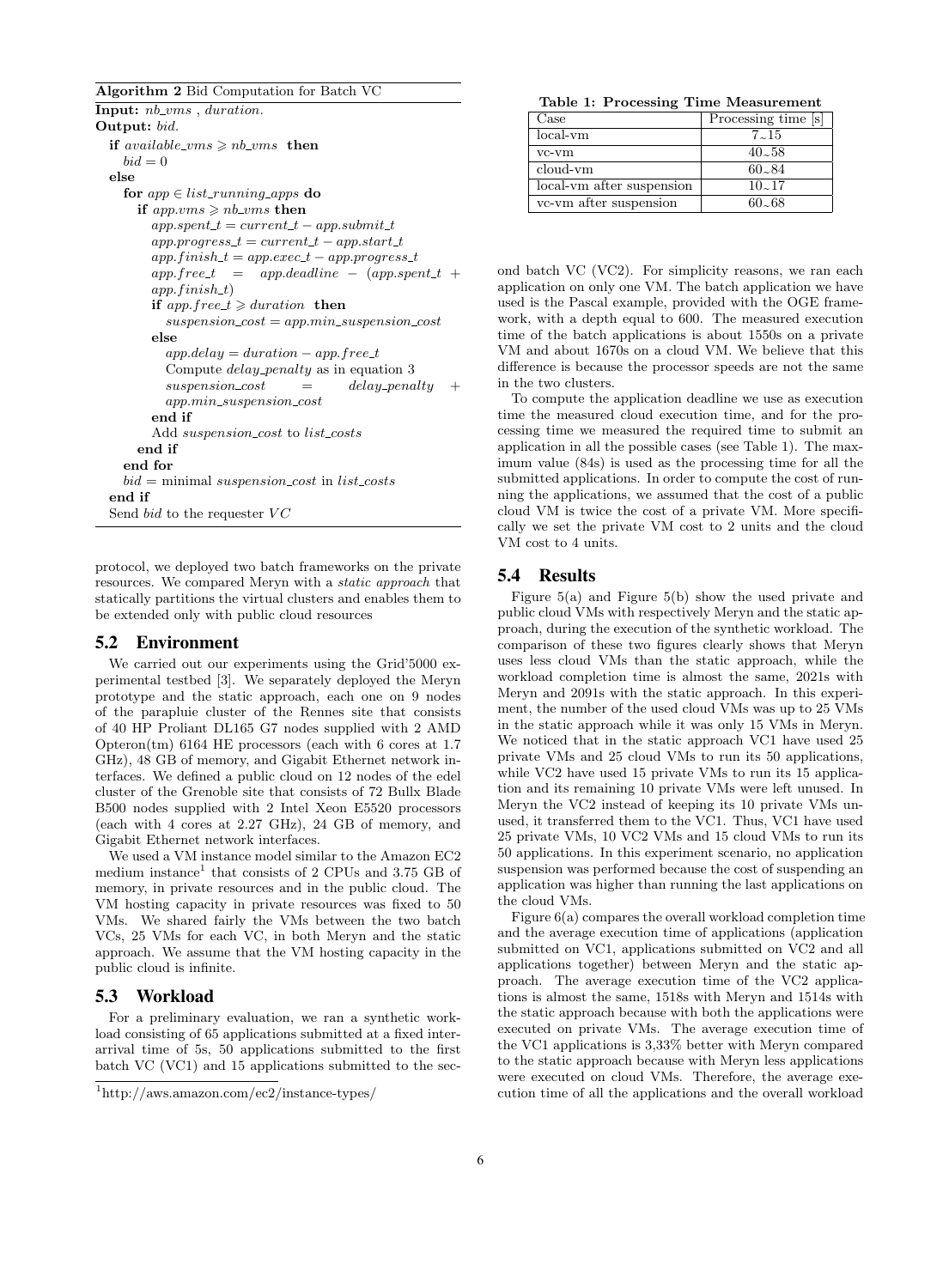completion time are respectively 2,57% and 3,34% better with Meryn compared to the static approach.

Figure 6(b) compares the overall workload cost and the average cost of applications (application submitted on VC1, applications submitted on VC2 and all applications together) between Meryn and the static approach. The average cost of the VC2 applications is almost the same, 3037 units with Meryn and 3029 units with the static approach because the execution time and execution location of these applications were similar. The average cost of the VC1 applications is 16,72% better with Meryn compared to the static approach because Meryn used less cloud VMs than the static approach and the cloud VM cost was set two times more than the private VM cost. Therefore, the average cost of all the application and the overall workload cost are both 14,07% better with Meryn compared to the static approach.

In this experiment the deadline of each application was satisfied with both Meryn and the static approach.



Figure 5: The proportion of the used private and cloud VMs in (a) Meryn and (b) the Static Approach.



Figure 6: Comparison of (a) the overall workload completion time and the average execution time of applications, and (b) the overall workload cost and the average cost of applications.

### 5.5 Discussion

The results have shown that Meryn helps decreasing the use of the cloud VMs without impacting the completion time of the applications. Consequently, the cost of running all the workload applications with Meryn was reduced by 41158 units compared to the static approach. As the deadlines of all the applications were satisfied the revenues with Meryn and the static approach were equal. Thus, the plat-

form provider profit was higher with Meryn compared to the static approach.

We believe that the observed results are very promising, and we will perform more experiments in the future with workloads representative of real data centers workloads.

## 6. RELATED WORK

We survey the related work in three fields: SLA, PaaS and virtual clustering.

#### 6.1 SLA (Service Level Agreement)

Using the QoS parameters or more recently the SLA contracts as constraints for optimizing resource allocation is a challenging problem. This problem attracted a lot of attention from the research community. In the following we provide a review of some relevant prior work.

In [4] the authors proposed a QoS-based workflow scheduling algorithm in utility grids. The objective of the algorithm is to create a schedule that minimizes the total execution cost of a workflow, while meeting a user-defined deadline for the total execution time. The algorithm tries to schedule a critical path of the workflow such that it completes before the user's deadline and the execution cost is minimized. Then it finds a partial critical path to each scheduled task on the critical path and executes the same procedure in a recursive manner. In [7] the authors considered the SLA-based resource allocation problem for multi-tier applications in cloud computing. The objective of this work is to optimize the total profit from the SLA contracts and lost from operational cost. A solution is proposed based on generating an initial solution inspired from the profit upper-bound and resource consolidation technique based on the force-directed search. In [16] a resource allocation algorithm for SaaS (Software as a Service) providers is proposed to minimize infrastructure cost and SLA violation. To achieve this goal, mapping and scheduling mechanisms are proposed to deal with the customer side dynamic demands and resource level heterogeneity. The mechanisms minimize the cost by optimizing the resource allocation within a VM, and thus allowing a cost effective usage of resources.

The resource selection protocol proposed in this paper differs from the above works in one important aspect. With our protocol no modification of the framework's resource allocation policy is required. Thus, the protocol may be applied on various frameworks.

#### 6.2 PaaS (Platform as a Service)

Recently much research work has been done on the level of Platform as a Service (PaaS). In the following we provide a review of some of relevant works.

Themis [5] is a private PaaS system that shares cloud resources between competing applications using a fine-grained, market-based allocation mechanism. In Themis, applications autonomously adapt their resource demand to price variations with the aim to meet application SLAs. Unlike Meryn, Themis has no support for optimizing provider objectives and manages the resources of a single cloud.

Qu4DS [9] is a PaaS-level framework that assists providers in honoring SLAs while maximizing their profit. The framework includes mechanisms for SLA negotiation, translation, and enforcement and supports both performance and reliability QoS properties. However, the framework is restricted